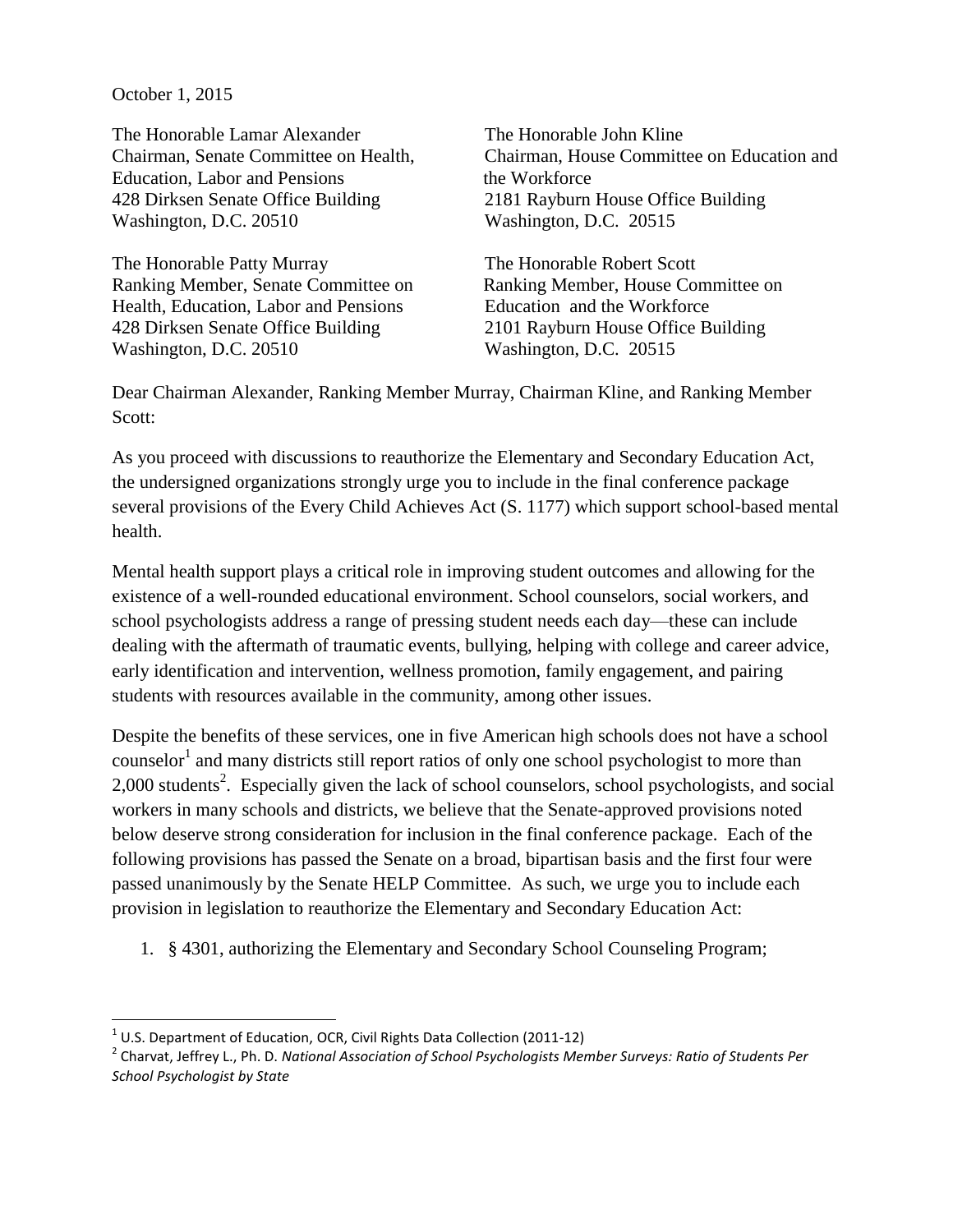- 2.  $\S 2103(b)(4)(K)$ , allowing Local Education Agencies to use Title II funds to ensure that school personnel are able to identify and support children with trauma history and children at risk for mental illness;
- 3.  $\S 1113(c)(2)(F)(ii)(III)(aa)$ , allowing funds for school-wide programs in targeted assistance schools to be used for counseling, school based mental health programs, specialized instructional support services, and mentoring services;
- 4.  $\S 4103(c)(3)(B)(ii)$ , allowing State Education Agencies to use Title IV funds to assist local education agencies to expand access to school based counseling and mental health resources;
- 5. § 4103(c)(3)(B)(ix), allowing State Education Agencies to use Title IV funds to design and implement evidence based mental health awareness training programs.

Tragically, too often, we have seen the consequences of not recognizing the early warning signs of students who are struggling with mental health issues. By continuing to provide mental health resources for students, we can both improve educational outcomes and intervene to assist students who may be in need of support. We hope you will agree that targeted, school-based mental health services are a worthy investment that ought to be prioritized in any reauthorization of ESEA.

Thank you for your consideration of this request.

## **National Organizations**

American Academy of Pediatrics American Counseling Association American Dance Therapy Association American Federation of School Administrators American Music Therapy Association American Occupational Therapy Association American Psychological Association American School Counselor Association Anxiety and Depression Association of America Association for Ambulatory Behavioral Healthcare Association of Educational Services Agencies Association of Educational Therapists Coalition for Community Schools Coalition for Juvenile Justice Collaborative for Academic, Social, and Emotional Learning (CASEL)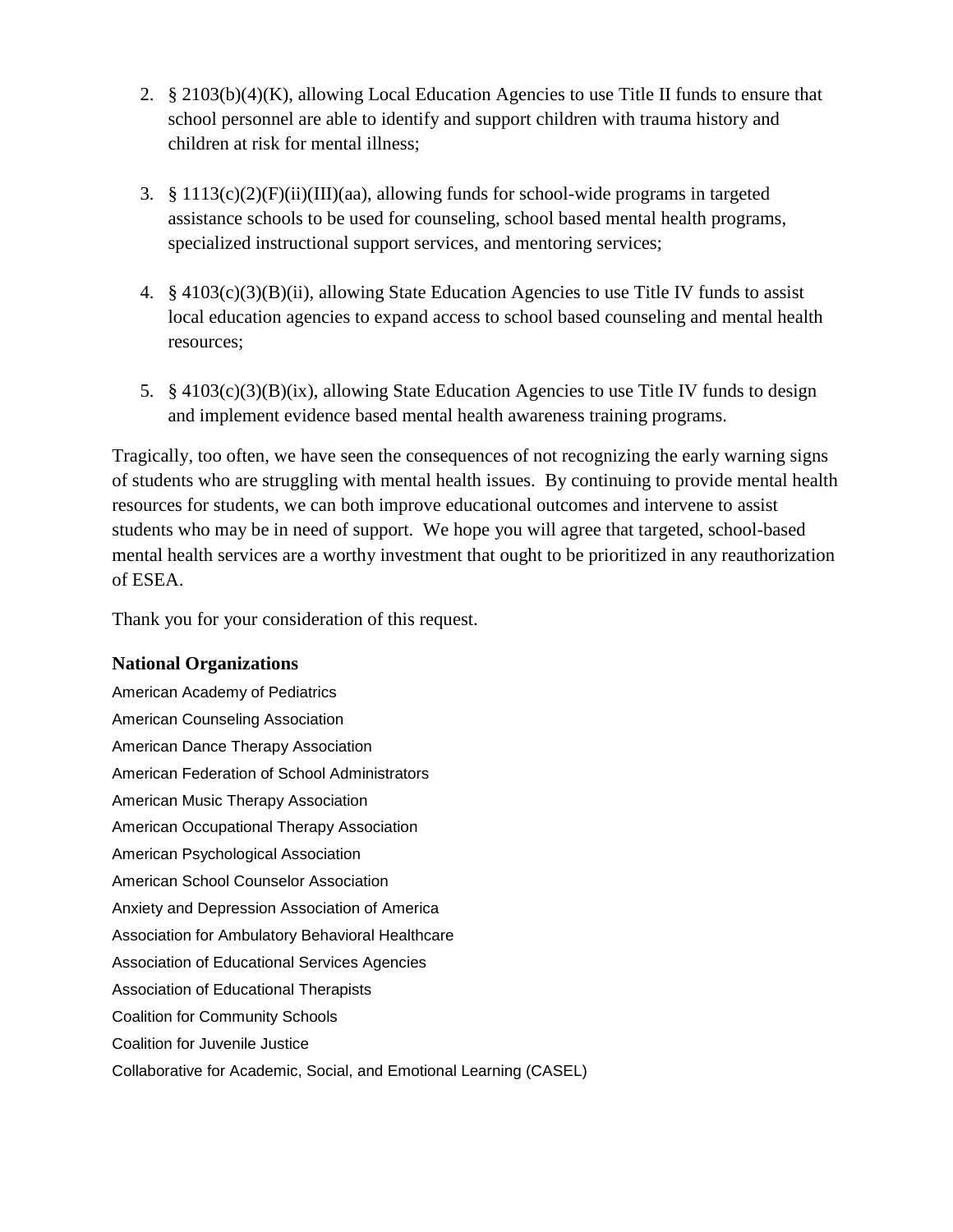Committee for Children Council for Exceptional Children Council of Administrators of Special Education Depression and Bipolar Support Alliance Eating Disorders Coalition Futures Without Violence GLSEN Learning Disabilities Association of America NAADAC, the Association for Addiction Professionals NABCH NACBHDD NAMI - The National Alliance on Mental Illness National Association for College Admission Counseling National Association of Elementary School Principals National Association of Pupil Services Administrators National Association of School Psychologists National Association of Secondary School Principals National Association of Social Workers National Association of State Directors of Special Education National Association of State Mental Health Program Directors National Council for Behavioral Health National Down Syndrome Congress National Education Association NCLD School Social Work Association of America The Advocacy Institute

## **State Organizations**

Alaska School Psychologists Association (ASPA) Arizona School Counselor Association Association of School Psychologists of Pennsylvania (ASPP) Connecticut Association of School Psychologists Connecticut School Counselor Association Delaware Association of School Psychologists Delaware School Counselor Association Florida Association of School Psychologists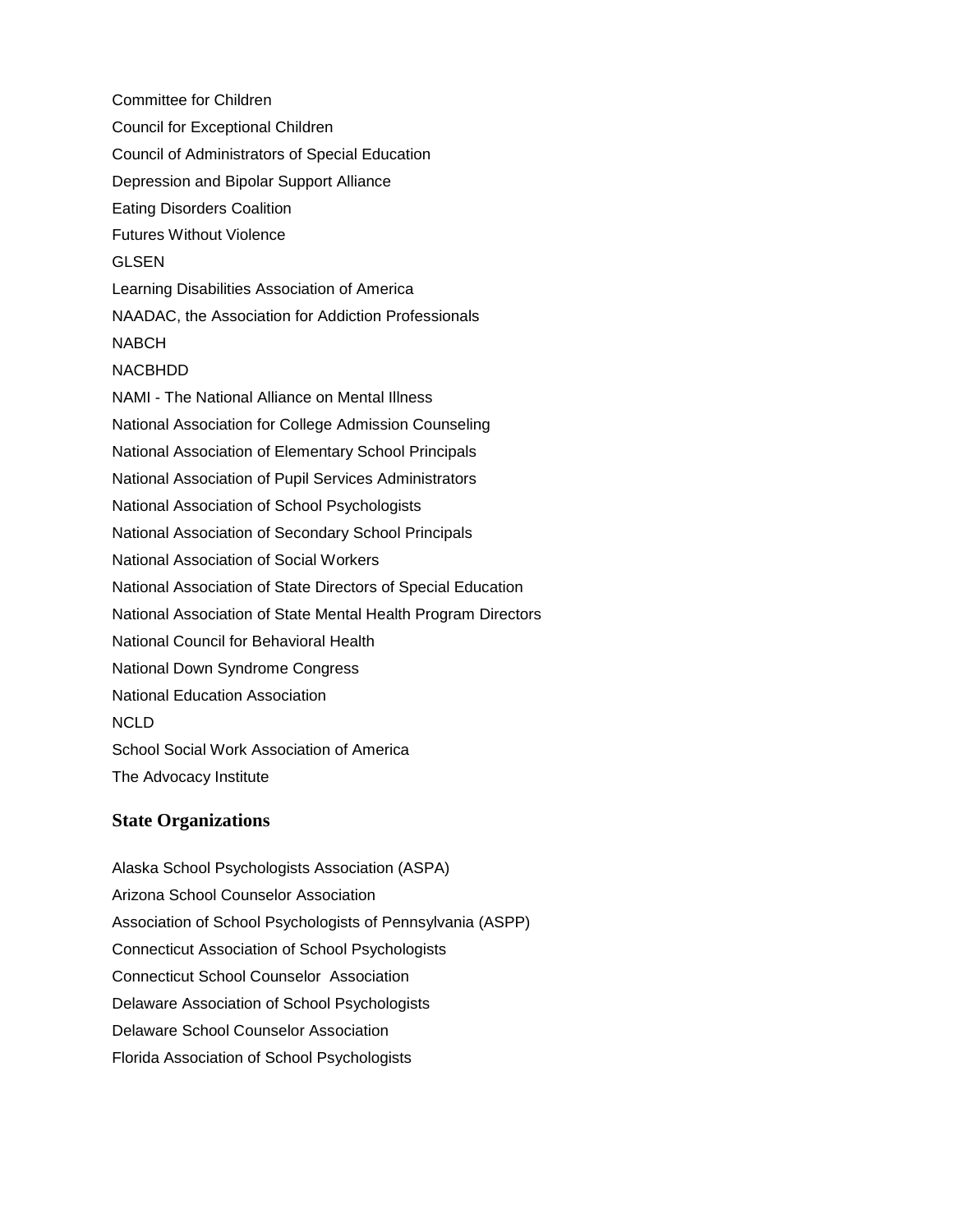Georgia Association of School Psychologists Idaho School Counselor Association Idaho School Psychologist Association Illinois School Counseling Association Indiana School Counselor Association Kentucky Association for Psychology in the Schools Louisiana School Psychological Association Maine Association of School Psychologists Maryland School Psychologists' Association Michigan Association of School Psychologists Michigan School Counselor Association Minnesota School Psychologists Association Missouri Association of School Psychologists Missouri School Counselor Association Nebraska School Counselor Association Nebraska School Psychology Association New Hampshire Association of School Psychologists New York State School Counselor Association North Carolina School Counselor Association North Dakota Association of School Psychologists NYASP-New York Association of School Psychologists Ohio School Psychologists Association Oklahoma School Psychological Association Palmetto State School Counselor Association Pennsylvania School Counselors Association Rhode Island School Counselors Association South Carolina Association of School Psychologists South Dakota Association of School Psychologists Tennessee Association of School Psychologists Texas Association of School Psychologists Texas School Counselor Association Vermont Association of School Psychologists Virginia Academy of School Psychologists West Virginia School Psychologists Association WI-TASH Wisconsin School Counselor Association